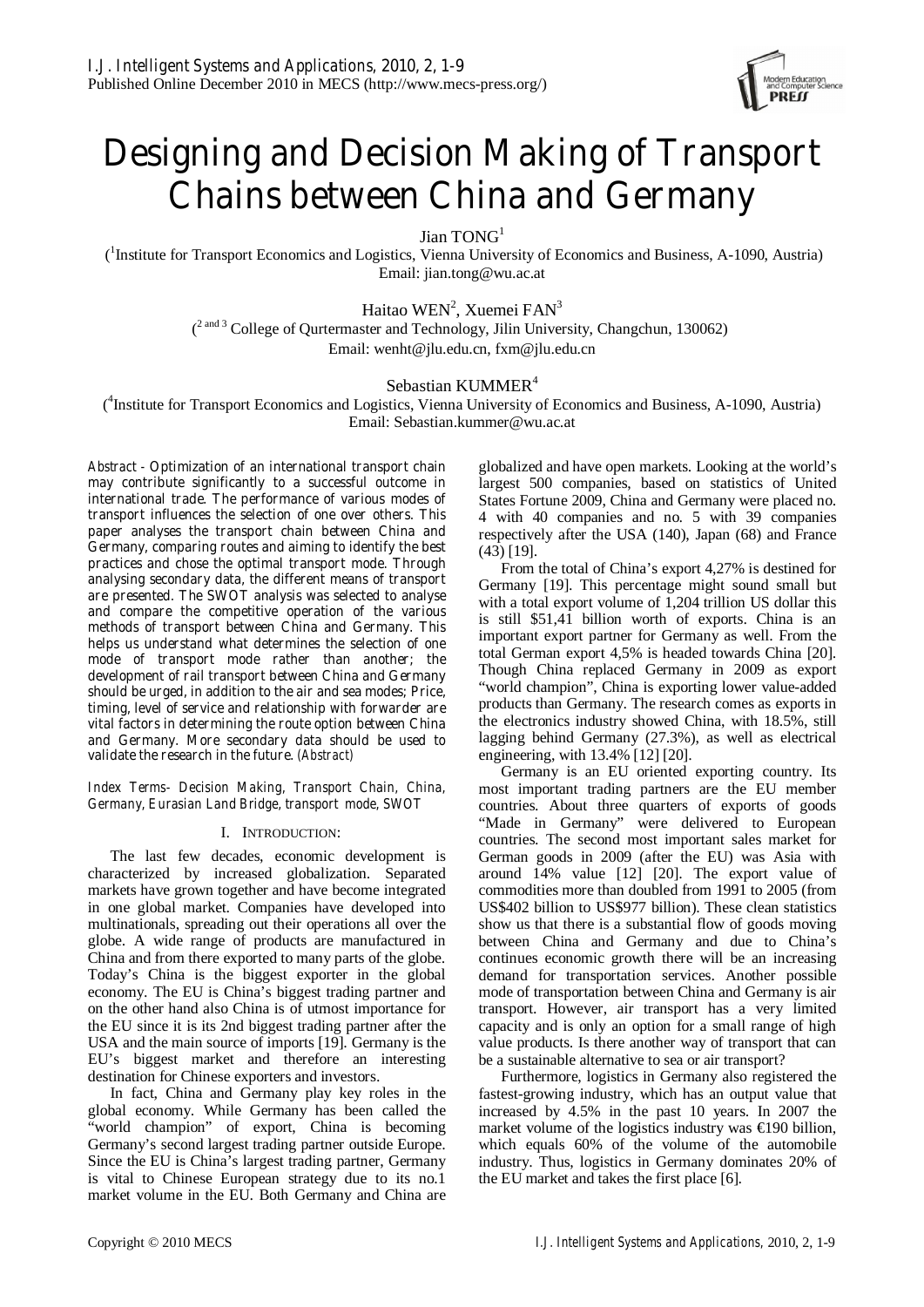| Year<br>2008 | Summer Export<br>USD) | $\bf{USD})$ | Import<br>(100 mio. (100 mio. (100 mio.)<br>USD) | Rank<br>in the<br>World          | share<br>of the<br>$%$ all | share<br>of the<br>$\%$ all<br>export Import |
|--------------|-----------------------|-------------|--------------------------------------------------|----------------------------------|----------------------------|----------------------------------------------|
| China        | 25608                 | 14283       | 11325                                            | Export<br>No.2<br>Import<br>No.3 | 4.0%                       | 4.7%                                         |
| Germany      | 26657                 | 14619       | 12038                                            | Export<br>No.1<br>Import<br>No.2 | 7.3%                       | 3.4%                                         |

TABLE I. COMPARISON OF INTERNATIONAL TRADE BETWEEN CHINA AND GERMANY

Source: [12] [22] [24]

Geographically, Germany is located at the centre of the EU. It possesses top class infrastructure with major seaports such as Hamburg and Bremerhaven and large airport hubs such as Frankfurt and Munich. Meanwhile, with the establishment and improvement of a mature and efficient system of motorways and railways and good connection to all of its neighbouring countries, German logistics is becoming the main driver to advance the EU transportation system. In the following paragraphs, the main transport modes between Germany and China are presented.

**Air transport:** The airport network in Germany is one of the best in the world. There are over 520 airports in Germany in all, including 39 international airports [21]. Frankfurt and Munich are the chief airports for flights to China. Frankfurt is the largest in Germany and one of the most important hubs worldwide, in eighth place according to international airport rankings. Frankfurt airport is also one of the most important transshipment stations between China and other European countries' air transport links. There are direct air transport links between Frankfurt and nine Chinese cities. Table 2 shows an overview of freight between Chinese airports and Frankfurt in 2007.

TABLE II. CARGO VOLUME OF THE FRANKFURT AIRPORT WITH V.R.CHINA

| <b>Airport</b>      | Cargo<br>To | From     | Sum     | Cargo<br>Flight<br>T <sub>0</sub> | From Sum |                |
|---------------------|-------------|----------|---------|-----------------------------------|----------|----------------|
| Beijing             | 33.564      | 32.022   | 65.586  | 387                               | 437      | 824            |
| Chengdu             | 58.500      | 176      | 58.676  | 18                                | 17       | 35             |
| Guangzhou           | 10978       | 3867     | 14.845  | 143                               | 141      | 284            |
| Kashi               | 0           | 0        | 0       | $\mathcal{D}_{\mathcal{A}}$       | $\Omega$ | $\mathfrak{D}$ |
| Shanghai            | 96.878      | 48.050   | 144.928 | 1.345                             | 1.343    | 2.688          |
| Shenyang            | 2.110       | 541      | 2.651   | 23                                | 23       | 46             |
| Urumqi              | 83          | $\Omega$ | 83      | 193                               | $\Omega$ | 193            |
| Hongkong            | 99.693      | 38.283   | 137.976 | 1.146                             | 1.240    | 2.286          |
| Total               | 301.806     | 122.939  | 424.745 | 3.257                             | 3.201    | 6.458          |
| Average per<br>week | 5.804       | 2.364    | 8.168   | 63                                | 62       | 124            |

Source: Frankfurt Airport 2009 [13]

In addition, the huge imbalance of air commodity transport creates empty backhaul of containers in air transport between China and Germany. While 320,884 tons of air freight travelled from China (including Hong Kong) to Germany, only 118,126 tons were delivered from Germany to China (including Hong Kong) [13]. Seventy-one percent of them were from China to Frankfurt, and 30% of them were from Frankfurt to China. That means there is a large surplus of exports over imports for China [13] [30]. .

**Sea transport:** Sea transport is the main mode between China and Germany. Ninety percent of world trade is carried by sea transportation. Both the EU and China are major players in maritime affairs. Furthermore, EU shipping companies control more than 40% of the world's fleets, and China is the EU's second largest trading partner [9].

As the largest port in Germany, Hamburg is the main port for sea transportation between China and Germany, also used by neighboring countries such as Poland, the Czech Republic, Slovakia, Austria and even the whole Baltic Sea region as their main cargo port. According to statistics, nearly one-third of the containers at Hamburg port were transferred from China (including Hong Kong) in 2008, which amounted to around 3.1 million TEU. The Chinese corporation COSCO, China Shipping Group Company, and Kerry Logistics have established their European HQs in Hamburg as well, which are responsible for the whole of their European business [5].

**Rail transport:** Currently, there is no direct actual regular running railway transport between Germany and China. Rail transport played a major role in the development of Europe, North America and Japan following the Industrial Revolution [6]; the standard gauge of 1,435 mm has been adopted for about 60% of the world's railways, across North America and most of Western Europe. Other gauges have been adopted as well such as the broad gauge (1,520 mm) in the former Soviet Union accounting for about 17% of railways. All rail freight from China across the Eurasian Land Bridge between Asia and Europe must pass through Russia [7]. Meanwhile, rail transport plays only a subordinate role so far in China. In fact, only 8% of freight volumes (normally solids) were transported by the rail network [30].

In the following paragraphs, the several possibilities that influence the development and improvement of land bridge corridors between Asia and Europe are presented.

The New Eurasian Land Bridge, the overland rail link between East Asia and Europe, is a new concept in recent years. The specific route is still under development [1]. Nowadays, 60 countries are involved in Europe–Asia trade, which represents more than 50% of the world's GDP and 70% of trade volume and more than 60% of the world's population. Marine and air transportation cannot meet the increasing business needs [30]. Based on a comparison in terms of time and flexibility, rail transport is an ideal potential for developing an alternative mode. Train is more competitive in time than marine transport, and more cost advantageous than air transport. Moreover, to the landlocked countries of Central Asia, Euro-Asian inland transport would have a leading position [5].

There was a successful experiment in rail transport in the new Eurasian Land Bridge. In 2008, German and Russian railways completed a trial run with a container block-train from Beijing to Hamburg within 15 days, in cooperation with railway operators of China, Mongolia, Belarus and Poland along the Trans-Siberian Railway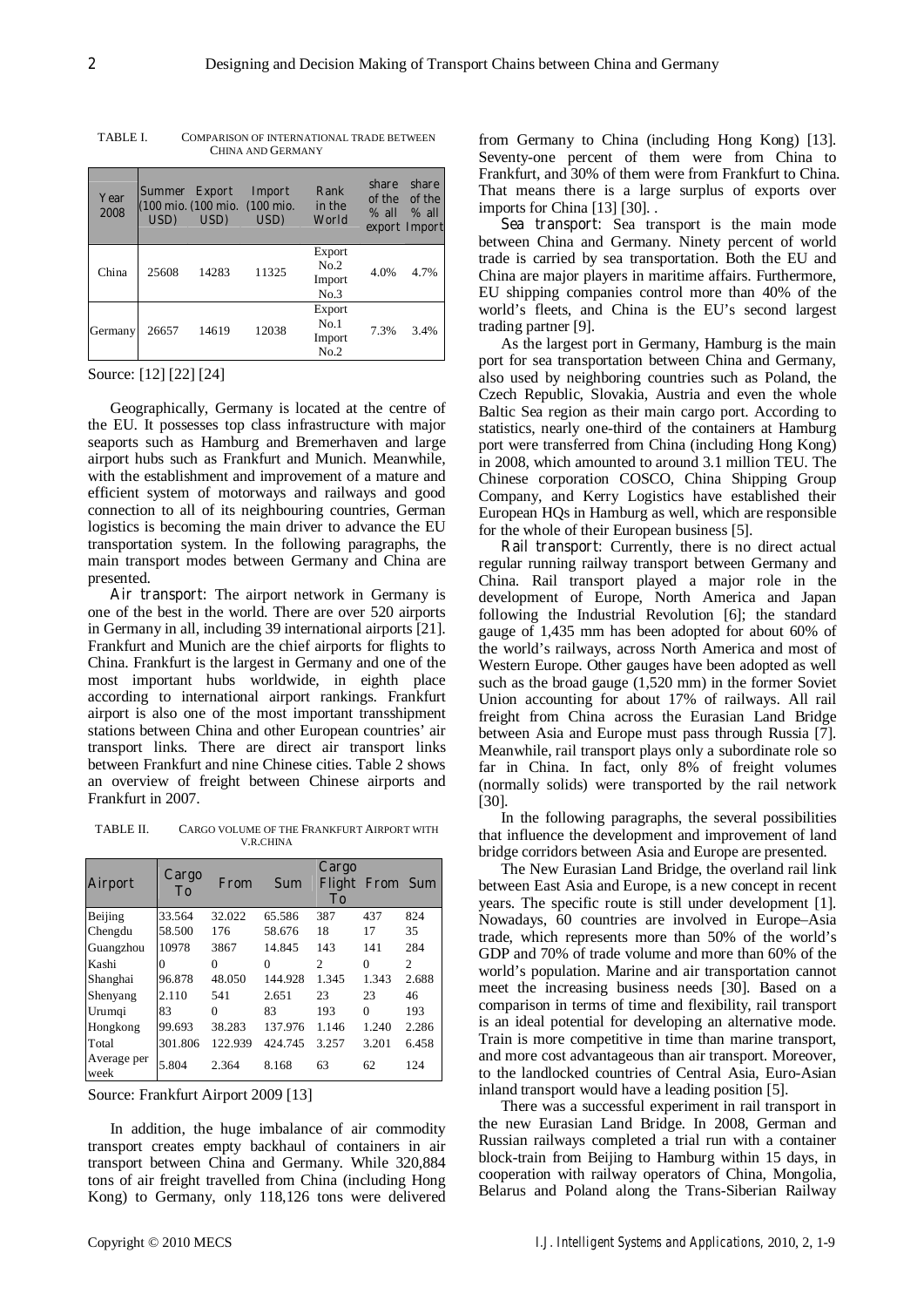(TSR). The train crossed the railways of five countries: China, Mongolia, Russia, Belarus and Germany [23].

Trans-Asian Railway (TAR) is an 81,000 km long railway network connecting Asia and Europe. Based on regional integration with 28 countries, transport costs and freight times have been reduced in comparison to sea transport and in the long term, it can be hoped that sea transport may be replaced. In the beginning of 2009 Istanbul, southern Europe and the Chinese east coast were connected successfully. By 2020 the TAR will be constructed over 100,000 km [30][16].

The Transport Corridor Europe-Caucasus-Asia programme (TRACECA) was first initiated by the EU in Brussels in May 1993. TRACECA is a multimodal transport route and restoration of the historic silk route including further development. All ongoing projects were fully evaluated between Asia and the EU [10]. TRACECA is currently at a new stage of its development and has formed into an efficient coordination mechanism of transport cooperation in the region. The EU border is now nearer to the littoral states of the Black and the Caspian Seas due to the entry of new states into the EU. Therefore, it increases possibilities for strengthening ties and cooperation between the TRACECA member states and the European Union [10].

Need to be mentioned here is the Trans-European Network for Transport (TEN-T). TEN-T consists of 30 priority axes and projects, it describes a road, rail, waterbased and air transport network that links the EU member states with each other, as well as with their neighbors. The main objectives of the TEN-T policy is to remove bottlenecks in transport infrastructure, build missing links in trans-European routes and develop a sustainable transport network [31]. The 30 axes are vital trans-European routes that integrate land, sea and air transport infrastructure components. EU policy makers have realized that an extension of the network to the EU's neighbors is an important issue as well. This is of course of great interest for the development of the Eurasian land bridge.

The Trans-European Rail network (TER) is built on the basis of the Trans-European high-speed rail network and the Trans-European conventional rail network. The rail network is part of the TEN-T, which has been built by the authorities of 16 Central and Eastern Europe (CEE) countries (Austria, Bosnia and Herzegovina, Bulgaria, Croatia, Czech Republic, Georgia, Greece, Hungary, Italy, Lithuania, Poland, Romania, Russian Federation, Slovakia, Slovenia and Turkey) and additionally four observer countries (Belarus, Macedonia, Moldova and Ukraine) which participated in various TER actions. The main objective of TER is to strengthen cooperation with the EU. It is already permitted to interconnect via ports of common interest with short sea shipping and inland waterways standards for the rail network.

In the globalization process of Chinese enterprises in Europe, China needs to choose some countries for strategic logistics centers. The EU will be a unified market in the near future, which allows free transportation of goods, which is ideal for Chinese exporters. Thus, Germany as a gateway to the EU will certainly play a vital role in Chinese global logistics systems in the future. The purpose of this paper is to investigate the transport

mode and the decision making that led to its selection between China and Germany.

In this research background, the authors will discuss the following research questions:

- 1. How can be presented the current developments, constraints and challenges as well as the future developments of the various transport situations between China and Germany?
- 2. Which possible method could be used to compare the different transport modes between China and Germany?
- 3. Which criteria can be identified in designing and decision-making of transport chains between China and Germany?

#### II. LITERATURE REVIEW

The research literature on international logistics is mostly focused on the USA and Japan [4], and that focusing on countries like North America and European countries is extensive. Asia Pacific countries, such as China, Korea etc., are covered more generally as representative of "Far East" logistics [3]. The Netherlands is widely discussed, with Rotterdam being identified as "the gateway to Europe" [5]. Indeed the Netherlands has spent 30 years building logistics facilities in Rotterdam port and in Schiphol airport [15]. Little research refers to transport between China and Germany.

In this research, transport chain means the movement of goods, including both the direct transport mode and intermodal transport as a sequence of separate stages [14]. A transport chain is usually long-distance haulage which is connected with either a unimodal or multimodal sequence of traffic from a point of origin to a point of delivery. For trade between countries it is mainly a road sea - road or a road - air - road sequence. Within Europe other combinations such as road - rail - road or road surface water - road transport are also common [25] [30].

Transport chains could bear some major problems that make them sometimes inadequate to meet customer's requirements. These problems could occur for unimodal or multimodal chains. Within such a chain the goods have to be transported from their origin to a terminal via road transport. After arrival at the terminal the goods were transferred to either a vessel or an aircraft, resulting in handling processes and, therewith, in disruptions. Ship or airplane is then covering the main distance followed by a second shift back to road transport which delivers the goods to their final destination. Figure 1 shows a usual intermodal transport chain [14].



Figure 1: Intermodal Transport Chain (Source: Authors with reference to Slater (2007) [14])

Taking account of the Chinese economy, this continues to grow at a remarkable rate. It is expected that the demand for transportation services will rise steadily. Transport chains are faced, or will be faced with several capacity limits because of congestions, higher fuel prices,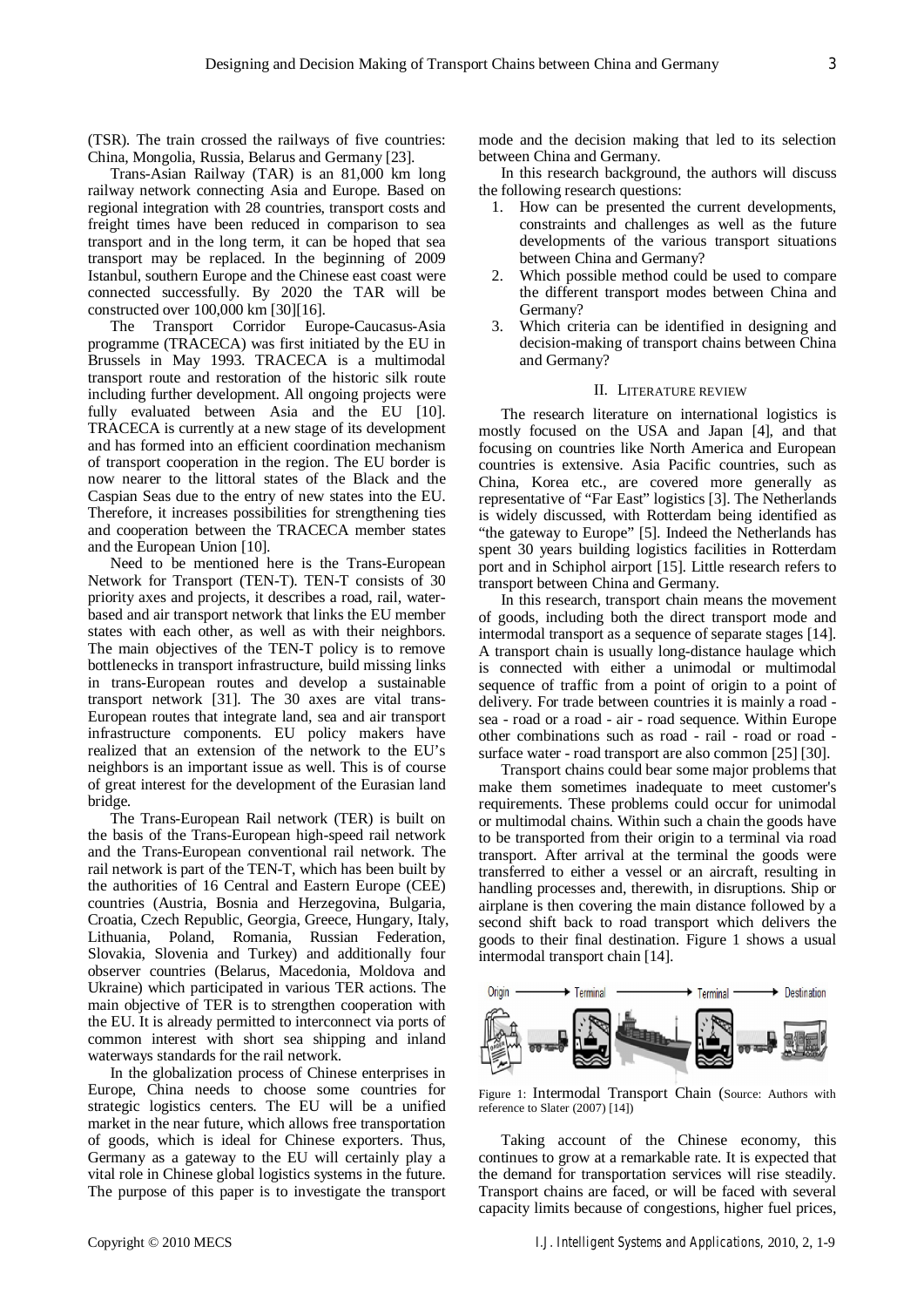several bottlenecks and volatile freight rates, etc., which have a negative effect on both transit time and schedule reliability.

Secondly, the security threats have a negative impact on the transit time, schedule reliability and the freight costs of intermodal transport chains. This impact is most recognizable on transport chains between the Far East and Europe since modern pirates are most active on shipping routes between Asia and Europe.

Thirdly, the imbalance in global trade creates the problem of the empty container backhaul. To fulfill the demand for empty containers, shipping companies either organize a backhaul of empty containers from surplus areas or purchase new containers. Both methods result in higher costs and reduce the efficiencies created by intermodal transport in the first place. Besides the tremendous organizational effort to organize the collection and back haul of empty containers, the handling of empty containers adds pressure to already congested ports [28]. Some ports have even refused to handle empty containers in an effort to keep congestion limited [29].

All these problems show us that an alternative to the transport solution is needed. The main problems addressed above which make transport chains unfavorable are not originating within a certain transport. That is because each individual leg bears the same uncertainties as in a direct transport. Yet, the problems become apparent at the seams of the different modes.

The choice of the transport mode is a complex decision which includes several criteria. Among those criteria, it is cost factor that has to be primarily considered. In fact, the cost factor was the most important criterion in studies of transport selection criteria in the last century. The transport cost depends upon the nature of the product range and its market, which varies from 2% (machinery) to 40% (food) of the recommended selling price of products. However, the average transport cost is between 5 and 6% of the recommended retail price of the product [14]. Transport price factors are evaluated as more important than other transport selection criteria by a high proportion of producers. The higher costs can be partially explained by factors such as topography, location, transport distances and limited domestic competition. One survey shows that even for exporters with products with a high value-to-weight ratio, only about 50% of them rate timing factors are as more important than transport price factors [8].

Express freight is a favored transport mode between the EU and Asia. Though it is not much quicker than normal air transport, some customers are still willing to pay a premium for fast, reliable delivery services. Indeed, express also indicates the safety aspect to the customer [17]. The EU has embraced "short-sea shipping" as a way to reduce pressure on the road and rail systems, especially in Western European countries, in order to build up a "win-win" relationship with their clients [11].

Though air and sea transport play an increasingly important role in the Europe-Asia transport market, intermodal transport with road is the only mode of transport which can offer an unbroken door-to-door service between Asia and Europe. It is true that rail is faster than road and more economical than air and air transport can offer the most effective way.

In fact, the new Silk Road has already been taken into consideration and is under construction. Thus China holds the key to progress in Asia. Germany holds the key to progress in the EU and has also made substantial steps forward in the construction and rehabilitation of road and rail links in its own territory [24]. Consequently, the fast sea-, air- and rail-based intermodal transport has been given priority, in addition to the direct air route.

With respect to trade routes, in early times there were well-known sea routes as well as the grand "Silk Road" linking Asia to Europe. At present, there is potential to extend this "silk road" to encompass Asia and Europe in one more or less coherent road and rail network. The project on pan-Europe and pan-Asian networks has already been launched under the auspices of EU and UNDP committees [11].

#### III. RESEARCH METHOD

### *A. Desk-based research*

This research work has been carried out through desk-based research. Desk-based research means gathering information from a variety of sources including documents, reports, databases and the internet. Based on desk-based research, an overview of the current status of the transport chain between China and Germany can be presented. Furthermore, the critical factors for selection of the operational mode are discussed [18].

#### *B. The dicision making of transport modes*

The rational decision making as to a suitable transport mode is a complex process involving many criteria, especially for long-distance haulage transport. There are several criteria that have an influence on this decisionmaking process [27]. According to a content analysis by Cullinane and Toy (2000) the five most often considered criteria in the transport mode choice literature are [26]:

- $\bullet$  Cost
- Speed;
- Transit time reliability;
- Characteristics of the goods;
- Service.

These criteria are ranked according to their importance, with the transportation costs being the most important factor. For the comparison of different transportation modes it should always be considered that this factor is by far the most decisive for logistics managers [26].

Based on the selection mode by Slater (2007) [14], a transport mode selection framework for international distribution has been formulated by the authors (Figure 2).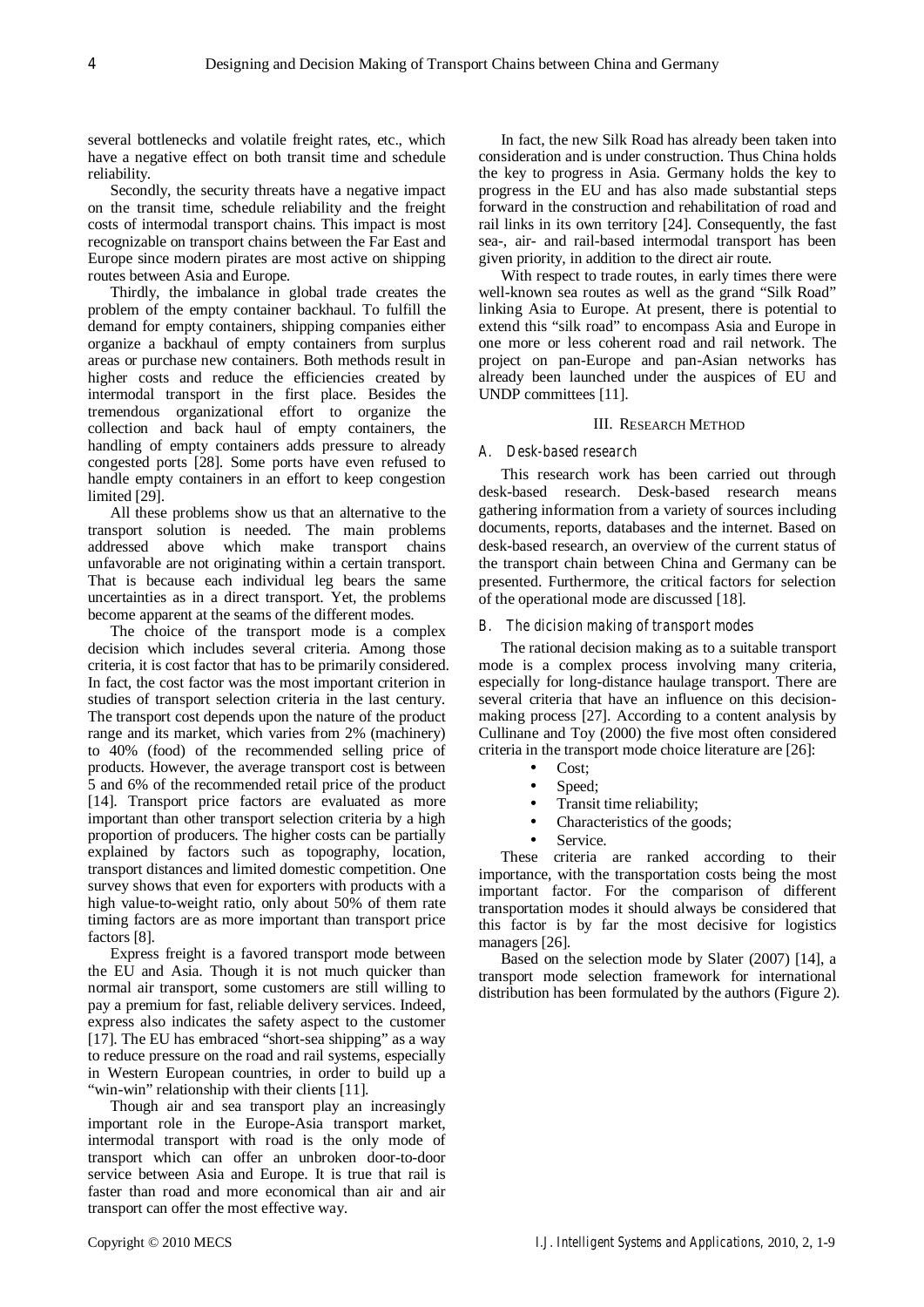

Figure 2: Transport mode selection framework for international distribution (Source: Authors with reference to Slater (2007) [14])

Generally, a consideration of each transport mode needs to identify its features, such as service, price, timing and transport security [8]. The selection of the mode is determined by numerous factors for international distribution. The option of the port for shippers, forwarders and destination port is affected by a large number of commercial conditions and customer service level. These elements can be classified into two distinct groups [14].

The operational factors consist of three elements: product characteristics, company characteristics and forwarder characteristics. Product characteristics describe the nature of the goods that need to be transported; they include the size, shape and weight of the product. Company characteristics describe the situation of the company shipping the goods as well as the company receiving the goods; they mean the manufacturing locations, warehouse locations, fragile nature of the financial situation, market dispersion and segmentation policy and the value marketing centres. The location could be of great importance here. Forwarder characteristics mean the consideration of factors such as service level, warehouse locations, transport route and partner relationship between road transport companies. The customer characteristics include geographical situation/location, delivery point, features, size of order, return loads, product utility/service level requirement, credit rating, competitors' rating, after-sales service requirements, elasticity of demand/product alternatives, type of sale (FOB/CIF/DDP), and product knowledge [18]. Furthermore, the geographical characteristics should be taken into account. In German topography, the port of Hamburg is in a unique position for international trade. According to 2009 German government statistics, air transportation is used especially for expensive goods such as electronics, food and some spare parts.

#### *C. SWOT analysis:*

The SWOT analysis, which enquires into strengths (S), weaknesses (W), opportunities (O) and threats (T), is a traditional way to search for insights into ways of realizing the desired alignment [8]. The SWOT analysis is useful as a decision-making tool and can be used in business strategy for industry and administration [2]. The SWOT analysis is a conceptual framework for further research into the combination of factors external to the environment and factors internal to the enterprise. Based

on these variables the corresponding strategy can be obtained [8].

In this research, the SWOT analysis was used for the options air, sea and rail traffic. Following consideration of internal and external factors, the strengths, weaknesses, opportunities and threats are presented. With regard to the air transport and sea transport modes, the SWOT analysis was carried out for the transport chain between China and Germany. The results are summarized as follows.

#### IV. ANALYSIS AND RESULT

## *A. Marine Mode:*

Though marine transport plays an important role in international trade, especially for trade between China and Europe, the load volume is growing with logistics development based on increasing international trade between China and Germany. There are risks to be considered, such as political instability, hidden costs, lack of security and delays at borders due to the long-distance nature of Asian-European transport. Moreover, marine transport rates are often incorrectly compared with the rates for inland transport modes. For instance, comparing only the cost and time required for a container to be shipped from Shanghai port to Hamburg port by inland transport could lead to the incorrect conclusion [24].

Rail and lorry transport is subsidiary traffic mode when the total successful routes are considered. Trains and bus businesses dramatically improve speed and services on their medium- and long-distance routes between China and Europe, attracting customers away from the marine mode. Secondly, the cargo security issue, with its risk of piracy has to be considered because of the long range and lengthy shipping time. Therefore, the marine mode application is suitable for machinery and vehicles.

TABLE III. SWOT ANALYSIS OF MARINE MODE

| <b>SWOT of Marine Mode between China and Germany</b> |                |                           |                          |  |
|------------------------------------------------------|----------------|---------------------------|--------------------------|--|
| 8&O                                                  | S:             | W:                        | <b>W&amp;T</b> strategy: |  |
| strategy:                                            |                |                           |                          |  |
|                                                      | low transport  | Slow, Surcharges, not     | Speed up with            |  |
| keep up                                              | cost, suitable | flexible.                 | high technology          |  |
| the cost                                             | for the        |                           | and logistical           |  |
| advantage                                            | product with   |                           | development (such        |  |
|                                                      | large volume   |                           | as selection of the      |  |
|                                                      | О:             | T:                        | optimal transport        |  |
|                                                      |                |                           | link or reduction        |  |
|                                                      | globalization, | Replacement by other      | of the transit           |  |
|                                                      | continually    | transport modes, new      | shipment)                |  |
|                                                      | growing trade  | problem with transport    |                          |  |
|                                                      | volume         | security, fuel prices due |                          |  |
|                                                      | between        | to global demand for      |                          |  |
|                                                      | China and      | energy, empty backhaul    |                          |  |
|                                                      | Germany        | of containers due to      |                          |  |
|                                                      |                | imbalanced trade          |                          |  |

(Source authors [30])

#### *B. Air Mode:*

The Chinese airline industry is growing faster than Chinese GDP is increasing, and the trend will continue in next five years. Because worldwide deregulation makes the skies more accessible, route agreement is easier to achieve [2]. The air mode is flexible, based on the direct and indirect air transportation link between China and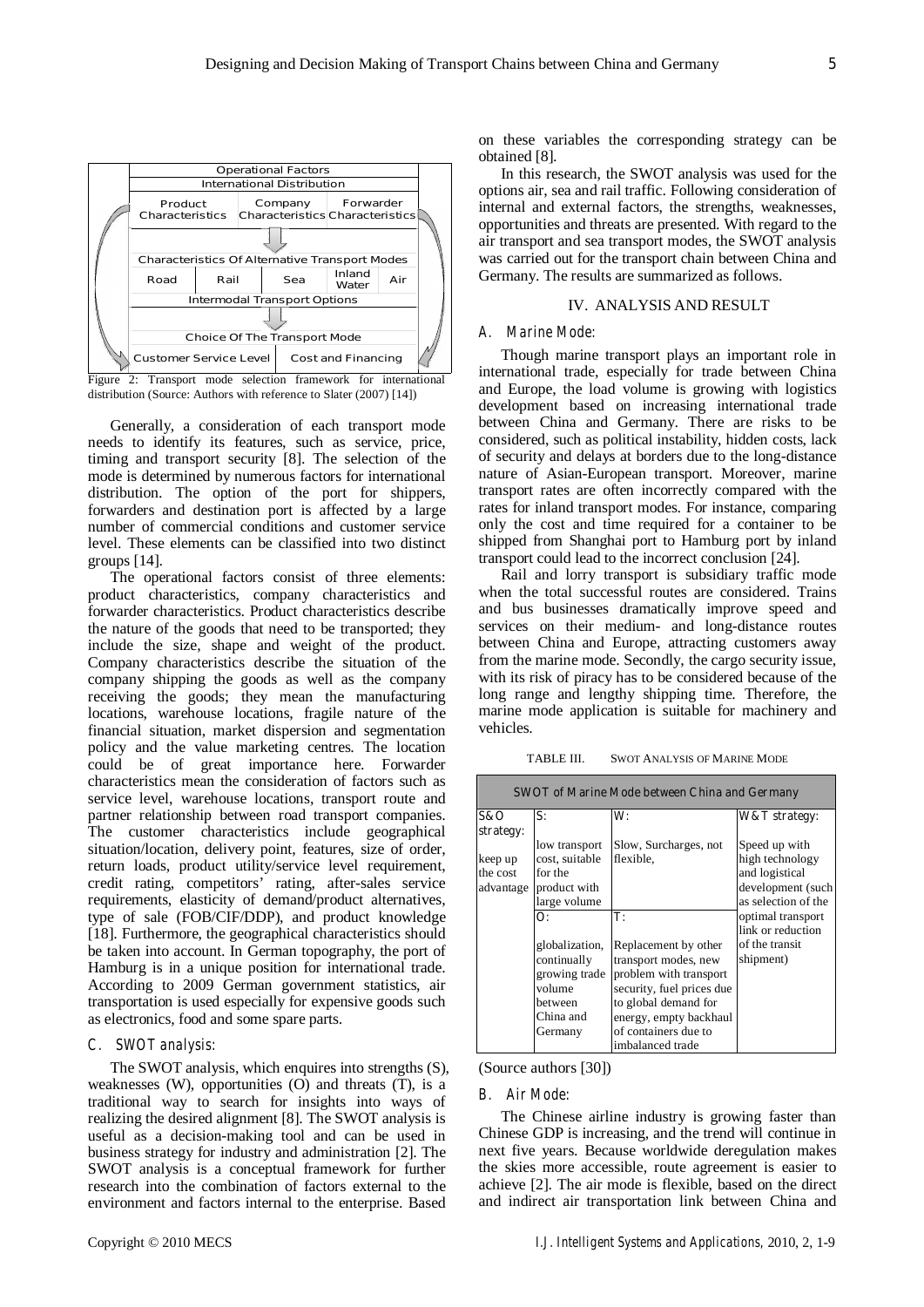Germany. The express option is more in favour recent years as customers are tending to be less price conscious and prefer to choose high quality service.

The transport industry but especially the airline sector is conditioned by oil prices. Thus, the air mode application is suitable for urgent shipments, for example, communications instruments, technological equipment and clothing.

TABLE IV. SWOT ANALYSIS OF AIR MODE

|                         | <b>SWOT</b> of Air Mode between China and Germany |                                |                |
|-------------------------|---------------------------------------------------|--------------------------------|----------------|
| 8&O                     | S:                                                | W:                             | W&T            |
| strategy:               |                                                   |                                | strategy:      |
|                         | Safe,                                             | High transport                 |                |
| Retain the              | Reliable,                                         | cost, large pieces             | Reduce the     |
| service level, flexible |                                                   | or heavy load                  | logistic cost, |
| expansion of            |                                                   | limits shortage of improvement |                |
| the current             |                                                   | flight capacity                | of the load    |
| market                  | $\Omega$ :                                        | т:                             | volume of the  |
| share, focus            |                                                   |                                | airplane.      |
| on the lead             | Globalization,                                    | Replacement                    |                |
| time and                | continually growing                               | other transport                |                |
| safety                  | trade volume                                      | mode,                          |                |
|                         | especially for the                                | fluctuation of the             |                |
|                         | high technological                                | oil price, global              |                |
|                         | product trade                                     | sea pollution,                 |                |
|                         | between Asia and                                  | capacity limits of             |                |
|                         | EU, especially for                                | Seaports                       |                |
|                         | China and Germany                                 |                                |                |

(Source authors [30])

#### *C. Train Mode*

The train route between Asia and Europe has been called the emergence of a modern Silk Road. Although the projected Eurasian Land Bridge is still under discussion, it is necessary to make a SWOT analysis due to the large market demand and the huge advantage. Train transportation can substitute the other two modes. It can significantly reduce the empty backhaul of containers compared to sea and air transport. It can reduce global sea pollution which is partially caused by a rapid growth in transport. And it is more flexible and reliable than sea transport, more economical for larger volumes than air transport. However, since this train will cross several countries, there are technical problems like the standard gauge of the rail, new regulations and the administration challenges and the huge investment cost. The application of the train mode, however, can cover a wide field, such as machinery and vehicles, food and clothing.

## *D. Influencing factors for transport mode selection:*

Obviously, there are big differences in both speed and costs between the sea and air modes. With regard to the transport offered to Chinese corporations in Germany, while the lead time for intermodal transport with sea is about 30 days from Hong Kong to Germany, for air transport it is three days. However, as the lead time is decreased, the cost is increasingly raised. Obviously, timing and cost are the most essential influencing factors. Table 6 is from a Chinese telecom technology corporation in Germany. In practice with logistics costs based on weight/volume of cargo, the basic principle is shipment by air at US\$8/kg, US\$150/volume by sea or by truck [15].

| TABLE V. | <b>SWOT ANALYSIS OF TRAIN MODE</b> |  |  |
|----------|------------------------------------|--|--|
|          |                                    |  |  |

|                         | <b>SWOT of Train Mode between China and Germany</b> |                   |               |
|-------------------------|-----------------------------------------------------|-------------------|---------------|
| <b>S&amp;O</b>          | S:                                                  | W:                | W&T           |
| strategy:               |                                                     |                   | strategy:     |
|                         | Faster than marine                                  | Problem with      |               |
|                         | Focus on and transport, lower cost                  | standard gauge    | Improvement   |
| stabilize the           | than Air transport,                                 | of the trail,     | the           |
| service                 | Safe.                                               | regulation and    | international |
| quality,                | Reliable,                                           | administration,   | corporation,  |
| reduce the              | Flexible, avoid the                                 | high transport    | build the     |
| operation               | Empty container                                     | cost.             | standard and  |
| cost.                   | backhaul                                            |                   | unified       |
| improved the $\bf{O}$ : |                                                     | T:                | operation     |
| management              |                                                     |                   | system, the   |
| and                     | Globalization,                                      | Replacement       | speed up with |
| organization.           | continually growing                                 | other transport   | the high      |
| Focus on the            | trade volume the                                    | mode, The         | technology.   |
| right product           | high technological                                  | regular EATL      |               |
| for the right           | product trade                                       | routes still in   |               |
| market at the           | between Asia and                                    | course of         |               |
| right time              | Euro especially for                                 | construction.     |               |
| and at the              | China and Germany,                                  | without practical |               |
| right price.            | sustainable                                         | case Security     |               |
|                         | alternative of martin                               | problem due to    |               |
|                         | transport, EU East-                                 | the crossing the  |               |
|                         | Expansion                                           | different         |               |
|                         |                                                     | countries         |               |

#### (Source authors [30])

TABLE VI. COMPARISON OF TRANSPORT MODE BASED ON THE TIMING- AND THE COST FACTOR [16]

|           | <b>Departure Destination</b> | Mode                    | <b>Required</b><br>(Door To<br>Door) Days | Cost                        |
|-----------|------------------------------|-------------------------|-------------------------------------------|-----------------------------|
| Shenzhen  | Hamburg                      | Sea                     | 34                                        | 150USD/Vol<br>ume           |
| Hong Kong | Hamburg                      | Sea                     | 33                                        | 150USD/Vol<br>ume           |
| Hong Kong | Frankfurt                    | Air Direct:<br>HKG- FRA | 3                                         | 8USD/KG                     |
| China     | Germany                      | <b>Trail Direct</b>     | 15                                        | Results to be<br>calculated |

Source: Logistics commercial offer from the forwarder, information from a Chinese technologies company in Austria, unpublished [30].

The process of selecting the appropriate transport mode is an important business decision. The price and timing factors are the most important selection criteria. The product and customer characteristics play an important role for transport mode selection today. In addition, due to the long distance between China and Germany, the possibility of product damage in transit is high. Choosing air transport can significantly reduce or even prevent transport damage.

Profitability can be enhanced by effective management of the transport function, through cost reduction and service improvements. Table 7 indicates numerous routings for the forwarders to organize air transport, which leads to flexibility. The air transport route is quite flexible due to the booming international trade between China and Europe.

TABLE VII. COMPARISON OF THE AIR TRANSPORT ROUTING FOR THE ELECTRO TECHNOLOGY PRODUCTS [15].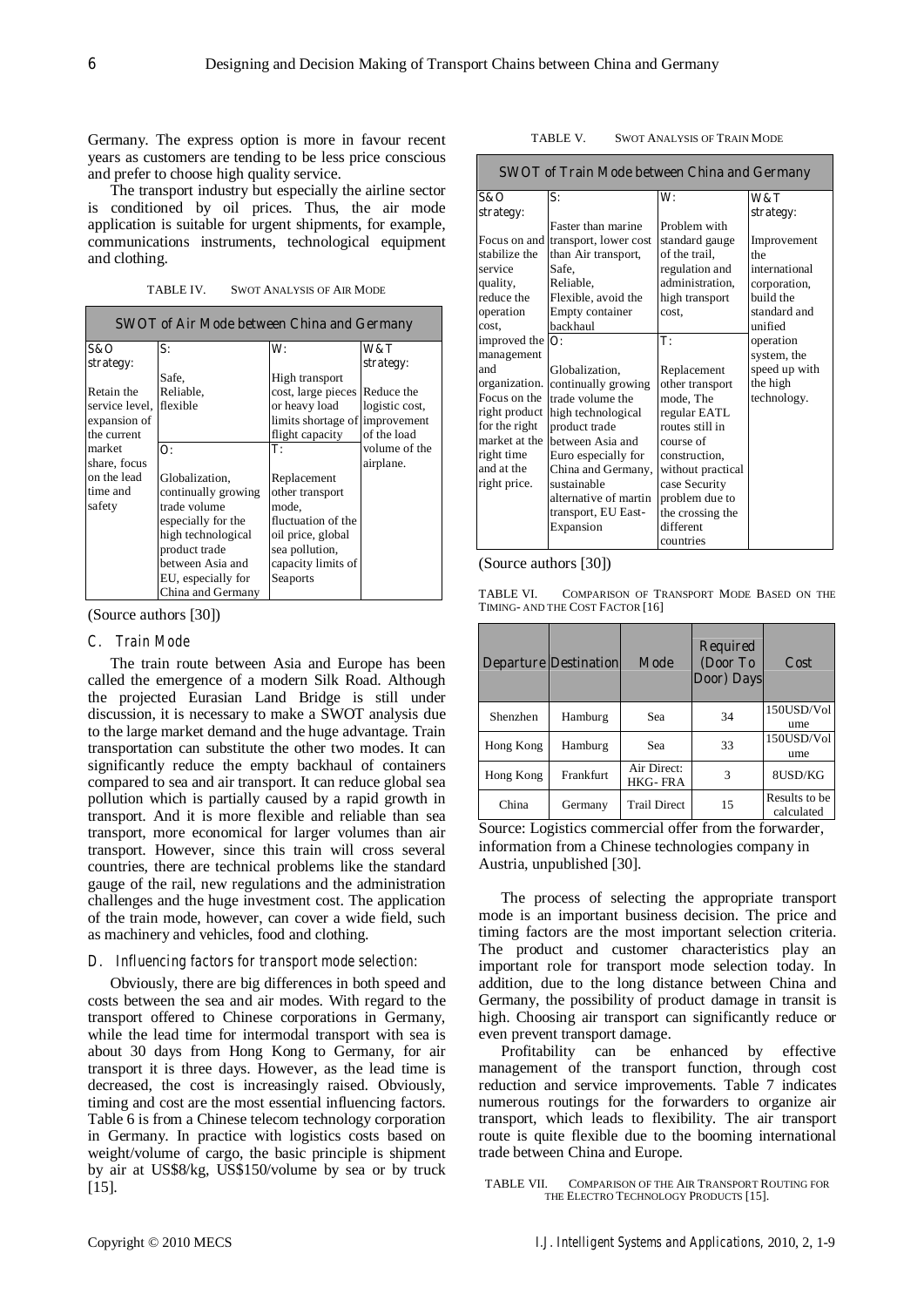| Air Transport route from Hongkong to Germany |                                                                                                  |                |                                                           |            |            |
|----------------------------------------------|--------------------------------------------------------------------------------------------------|----------------|-----------------------------------------------------------|------------|------------|
|                                              | <b>Forwarder A</b><br><b>Forwarder B</b>                                                         |                |                                                           |            |            |
|                                              | Product Characteristic: Electro technology Equipment<br>Product Characteristic: Terminal Product |                |                                                           |            |            |
|                                              |                                                                                                  | Route planning |                                                           |            |            |
|                                              |                                                                                                  |                | (estimated departure time and arrival time of every port) |            |            |
|                                              |                                                                                                  |                | $10-12-15$                                                | <b>ETA</b> | <b>HKG</b> |
|                                              |                                                                                                  |                | $10-12-16$                                                | <b>ETD</b> | <b>HKG</b> |
| $10-12-14$                                   | <b>ETA</b>                                                                                       | <b>HKG</b>     | $10 - 12 - 17$                                            | <b>ETA</b> | <b>HHN</b> |
| $10-12-15$                                   | ETD                                                                                              | <b>HKG</b>     | $10-12-18$                                                | ETD        | <b>HHN</b> |
| $10-12-16$                                   | ETA                                                                                              | FRA            | $10-12-19$                                                | <b>ETA</b> | <b>FRA</b> |
|                                              |                                                                                                  |                | $10-05-24$                                                | <b>ETD</b> | <b>HKG</b> |
|                                              |                                                                                                  |                | 10-05-26                                                  | ETD        | HKG        |
|                                              |                                                                                                  |                | $10-05-27$                                                | <b>ETA</b> | <b>LUX</b> |
| 10-05-07                                     | ETD                                                                                              | HKG            | $10-05-27$                                                | ETD        | <b>LUX</b> |
| $10-05-08$                                   | ETA                                                                                              | FR A           | $10-05-27$                                                | ETA        | FR A       |
| 10-05-09                                     | <b>ETA</b>                                                                                       | FR A           | 10-06-01                                                  | ETD        | <b>FRA</b> |
| $10-05-10$                                   | <b>ETA</b>                                                                                       | <b>HAM</b>     | 10-06-02                                                  | <b>ETD</b> | DUI        |

Source: Logistics commercial offer from the forwarder, information from a Chinese technologies company in Austria, unpublished [30].

Finally, a reliable relationship with the forwarder is also vital for route selection, as long-term cooperation stabilizes the security of the delivery, which can be even more important than the price and timing factors. Furthermore, in the choice of mode of transport, the route, cost and service factors (including timing, reliability and urgency, damage avoidance, loss and theft, etc.) all have to be considered for the transport valuation.

Air freight is normally recognized by most companies as being primarily a means of achieving urgent shipments and is defined as a high-priced mode of transport. This transportation mode is preferable for the markets of communication instruments, technological equipment or fashion items. In fact, for some high-volume light products, taking the air mode can reduce total distribution costs. Through the combination of speed, reliability, frequency and the first-class "environment" of air transport, it results in a high quality service leading to less damage and subsequent reductions in protective packaging requirements [17]. The cost advantages of taking air transport stem from a number of features. Further, the reduction in lead-time makes for a reduction in in-transit inventory, especially speedier.

Express freight is one of the greatest recent evolutions in transport. Though it is not much quicker than normal air transport, some customers are still willing to pay a premium for fast, reliable delivery services. Indeed, express also indicates safety to the customer [17].

#### V. CONCLUSION

Choosing the right transport mode is a complex decision-making process involving many internal and external factors, each one of which offers many opportunities and challenges. This paper analyses and compares the transport chains between China and Germany. The characteristics of alternative transport modes are determined by the three operational factors: product, company and forwarder characteristics. Choosing different characteristics of alternative transport modes can affect the customer service level, cost level and financing. Intermodal transport with air and marine links is the main option between China and Germany; development of rail transport should be urged as well. The most vital factors relating to route options are for example price, timing, level of service and relationship with forwarder, among others.

The final selection will depend upon many objective factors, but especially depend upon management's skill in determining and quantifying the significant options available, what will be achieved only by a thorough and systematic approach to the problem. A successful decision will be reached only by a systematic and accurate approach to the transport problem. This research is limited, since the possibility of the train route is still to be developed and is untested; the Eurasian Land Bridge is still under construction; more secondary data should be used to validate the research in the future.

#### ABBREVIATION

| CEE            | Central and Eastern European                             |
|----------------|----------------------------------------------------------|
| EATL           | Euro-Asian Transport Links                               |
| EU             | European Union                                           |
| <b>SWOT</b>    | Strengths Weaknesses Opportunities Threats -<br>analysis |
| TAR            | Trans-Asian Railway                                      |
| TEM            | Trans-European Motorway                                  |
| TEN-T EA       | Trans-European Transport Network Executive<br>Agency     |
| TEN-T          | Trans-European Network for Transport                     |
| TER            | Trans-European Railway                                   |
| <b>TRACECA</b> | Transport Corridor Europe-Caucasus-Asia                  |
| TSR            | Trans-Siberian Railway                                   |
| <b>USA</b>     | United States of America                                 |
|                |                                                          |

#### **REFERENCE**

- [1] A. Liliopoulou1,"Trans Siberian Railway: from inception to transition", "European Transport", 2005, pp. 46-56.
- [2] Ahmed A.M., "SWOT analysis for Air China performance and its experience with quality", Benchmarking: An International Journa,Vol. 13 No. 1/2, 2006, pp. 160-173.
- [3] Bookbinder J.H.and Tan C.S., "comparision of asian and european logistics systems", Int. Journal of Physical Distribution & Logistics Managemen Vol.33 No.1, 2003, pp. 35-58.
- [4] Babbar, S. and Prasad, S., "International purchasing, inventory management and logistics research", International Journal of Physical Distribution & Logistics Management, Vol.28 No.6, 1998, pp. 403-433.
- [5] Cook, W.R., "Transport decisions of certain firms in the Black Country", Journal of Transport Economics and Policy, Vol. 1 No. 2, 1967, pp. 326-44.
- Philipp Ehmer, Stefan Heng and Eric Heymann, "Logistik in Deutschland", in: Deutsche Bank Research , Aktuelle Themen 432, 2008, Print: ISSN 1430-7421. pp. 1-16.
- [7] Gennady Bessonov, "Trans-Siberian Route: an Effective Transport Link between Europe and Asia", "International Delegate Conference Making the Intermodal Connection: The Role of Terminals", 2010, pp,1-6, published under: http://www.freightexpo.net/images/Bessonov.pdf (2010.12.31)
- [8] E.L. Pedersen, "The transport selection criteria of Norwegian exporters", International Journal of Physical Distribution & Logistics Management, Vol. 28 No. 2, 1998, pp. 108-120.
- [9] EU Commission (2010), Web: http://www.eeas.europa.eu/china/index\_en.htm (2010.08.31).
- [10] TRACECA, "How TRACECA started", Web: http://www.traceca-programme.eu/%20en/traceca/history-oftraceca/ (2011.01.01)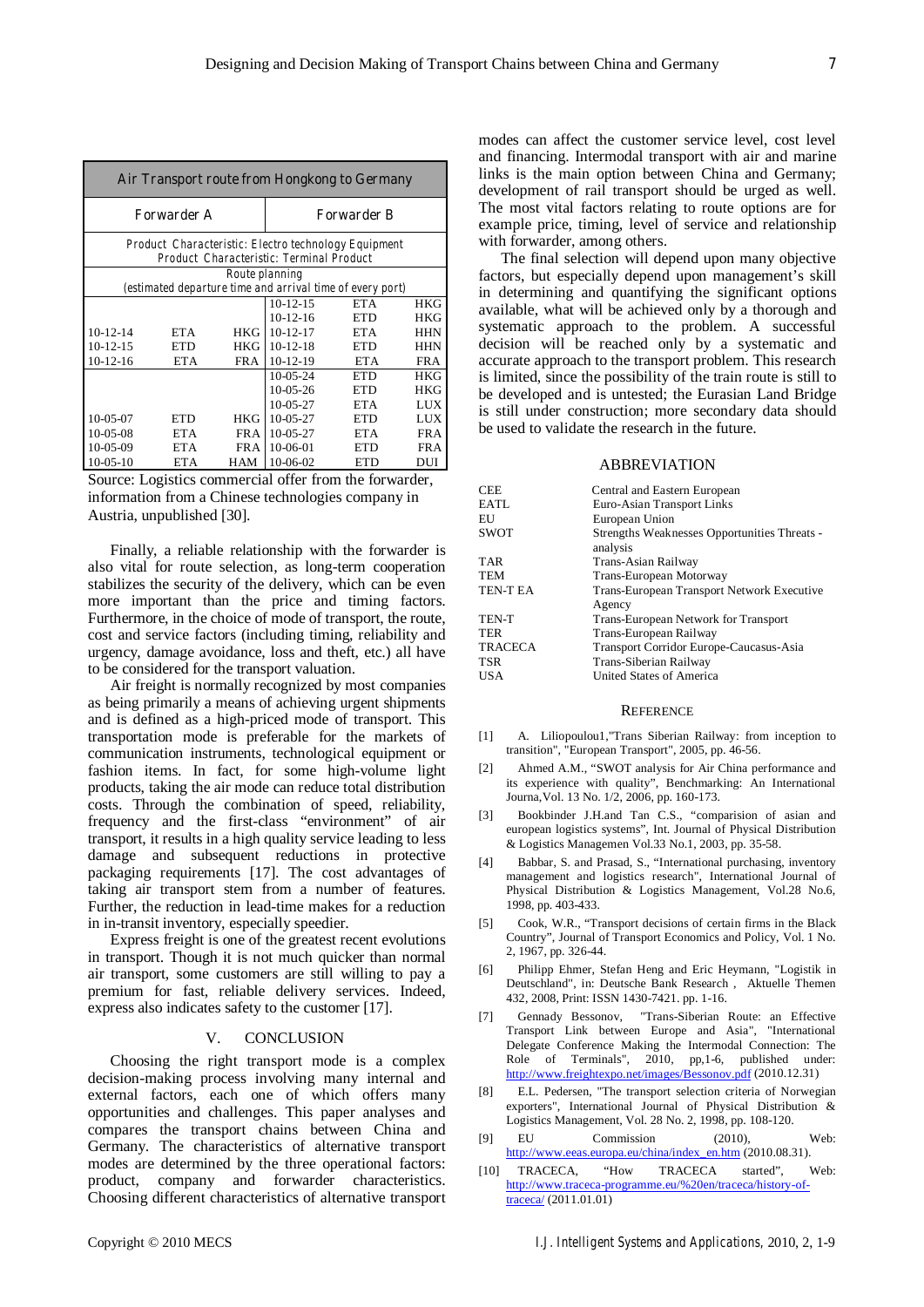- [11] John Kidd, "From pre-Medieval to post-Modern times Logistics routes and their modalities have not changed much", Management Decision, Vol. 43 No. 9, 2005, pp. 1249-1261
- [12] Bundeszentrale für politische Bildung (BPB), Web: http://www.bpb.de/wissen/6UIV8O,0,0,Handelspartner.html (2010.12.31)
- [13] Frankfurt Airport, Web: http://www.frankfurtairport.de/content/frankfurt\_airport/de/news0/20100902 dritte\_lufthansa-a380.html (2010.12.31)
- [14] Slater A. G., "Choice of the Transport Mode", "New Horizons", pp. 72-91, 2007, published.
- [15] Seo, J.-Y., "Perception-building vital for hub plan", The Korea Times, 25 November, p. 9.Silkroad Foundation (1997-2000), "Marco Polo and His Travels", 2003, Web: <u>www.silk-</u> road.com/artl/marcopolo.html (accessed May 2004).
- [16] T. Wimmer, "Logistic in China", "the Wimmer u.a. Logistik in China", 2008, pp. 39-42, published.
- [17] Unknown Author, "What Transport Arrangements Should We Make? ", EFFECTIVES LOGISTICS MANAGEMENT, pp. 46- 49, published.
- [18] Tong J., Wang X.-N., Wen H.-T. and Kummer S, "Analysis and Comparison of Transport Chain between China and Austria", Proc. IEEE 2010 International Conference on Logistics Engineering and Intelligent Transportation Systems (LEITS2010), IEEE Press, Nov.2010, pp.141-146.
- [19] United States Fortune (2009), http://www.stats.gov.cn/tjsj/qtsj/gjsj/2009/t20100415\_402634719. htm (2010.12.31).
- [20] Statistik Germany, Landerprofil China, http://www.destatis.de/jetspeed/portal/cms/Sites/destatis/Internet/ DE/Navigation/Publikationen/Fachveroeffentlichungen/Laenderpr ofile,templateId=renderPrint.psml\_\_nnn=true (2010.12.28)
- [21] Air Cargo Week (ACW), Web: http://www.azworldairports.com/azworld/p1600.cfm (2010.12.20).
- [22] National Bureau of Statistics of China, Web: http://www.stats.gov.cn/tjsj/qtsj/gjsj/2009/index.htm (2010.12.31).
- [23] Boris E. Lukov, "The Transsiberian Rail Corridor: Present Situation, and Future Prospects", pp. 1-22. under: http://www.promitproject.net/UploadedFiles/Events/Pres\_Seminar\_7thWorkshop/Lu kov\_CCTT\_TSR.pdf (2010.12.28)
- [24] Statistische Bundesarmt Deutschland, Web: http://www.destatis.de/jetspeed/portal/cms/Sites/destatis/Internet/ DE/Navigation/Publikationen/Fachveroeffentlichungen/Laenderpr ofile,templateId=renderPrint.psml\_\_nnn=true (2010.12.31)
- [25] Donner R. and Tong J. (2011), "Transport Chain Management – Assessing the Impact of Transport Chain Performance on Total Supply Chain's Cost, pp. 2-6, unpublished.
- [26] Cullinane K. / Toy N. (2000): Identifying influential attributes in freight route/mode choice decisions: a content analysis, in: Transportation Research Part E, Vol. 36 (2000), No. 1, pp. 41-53, 2000.
- [27] Meixell M. / Norbis M. (2008): A review of the transportation mode choice and carrier selection literature, in: The International Journal of Management, Vol. 19 (2008), No. 2, pp. 183-211, 2008.
- [28] Theofanis S. / Boile M. (2008): Empty marine container logistics: facts, issues and management strategies, in: GeoJournal, Vol 74 (2009), No. 1, pp. 51-65, 2008.
- [29] Barnard B. (2007): Bent but not broken, in: Journal of Commerce, 4/30/2007, Vol. 8, Iss. 17, p 24-28, 2007.
- [30] Tong J., Wang X.-N., Wen H.-T. and Kummer S (2011), "Transport Chain between China and Germany: a SWOT Analysis.. Proc. 2011 International Conference on Manufacturing and Industrial Engineering, IEEE Press. Feb. 2011, pp.55-61, 2011.
- [31] European Commission (2010): TEN-T / Transport infrastructure. What do we want to achieve?, Web:

http://ec.europa.eu/transport/infrastructure/index\_en.htm (2010.12.28)

**Jian TONG** was born in 1971 in Sichuan, China. She was awarded a degree of Bachelor of Engineering in Xi'an Jiaotong University in China in 1993. In 2005 she awarded a degree of Mag.rer.soc.oec. (equivalent to MBA) in the discipline Business Administration from the Vienna University of Economics and Business in Austria (WU Wien Austria). In 2011 she was awarded a degree of Dr. rer. soc. oec. (equivalent to PhD) in the discipline Business Administration majoring in transport economics and logistics management from the WU Wien Austria.

She has industry background in energy engineering in China. Since 2006 she is researcher and teaching assistant at Department of Transport and Logistics Management at WU Wien Austria. She has been involved in a range of logisticsand transport-related research projects. Her main research focuses on decision-making process in supply chain management with particular reference to the Chinese logistics markets, as well as logistics and supply chain strategic management and performance evaluation.

Dr. Tong received an award "young faculty 2008" of WU Wien Austria to reward excellent teaching. In 2010 she received the best paper award of Chinese journal of management science. Dr.Tong can be contacted at: jian.tong@wu.ac.at.

**Haitao WEN** was born in 1975 in Jilin, China. She was awarded a Bachelor degree of economics in Jilin Agricultural University in 1997. In 2000 she was awarded a Master degree of management in Jilin Agricultural University. In 2007 she was awarded a PhD in Economics from Jilin University, China. In 2009 she received a one year grant from EPN for postdoctoral research in Department of Transport and Logistics Management at WU Wien Austria.

She had a special experience after she graduated in June 2000. She took service to be a civilian drillmaster in Quartermaster University of People's Liberation Army of China. And then, she began to teach and research logistics management, especially focus on national economy mobilization and defense acquisition management. She received some research project which funded by Ministry of Logistics or university. But in 2004, due to large-scale disarmament in China, her inaugural university was abrogated from Army and most of the employees were employed by Jilin University. Fortunately, Logistics research direction was remained by creating Logistics Department. In 2008, she got Associate Professor's position. Therefore, her main research field still focuses on performance evaluation and demand chain management in agri-food supply chain, as well as procurement management and supply chain optimization.

Dr. Wen received the best paper award of Chinese journal of management science in 2010. Dr.Wen can be contacted at: wenht@jlu.edu.cn.

**Xuemei FAN** was born in 1971 in Jilin, China. She was awarded a degree of Bachelor of Science majoring in maths in Northeast Normal University in China in 1993. In 2003, she awarded the master's degree of Management majoring in agricultural economics management from People's Liberation Army Quartermaster University in China. Now she is a ph.D